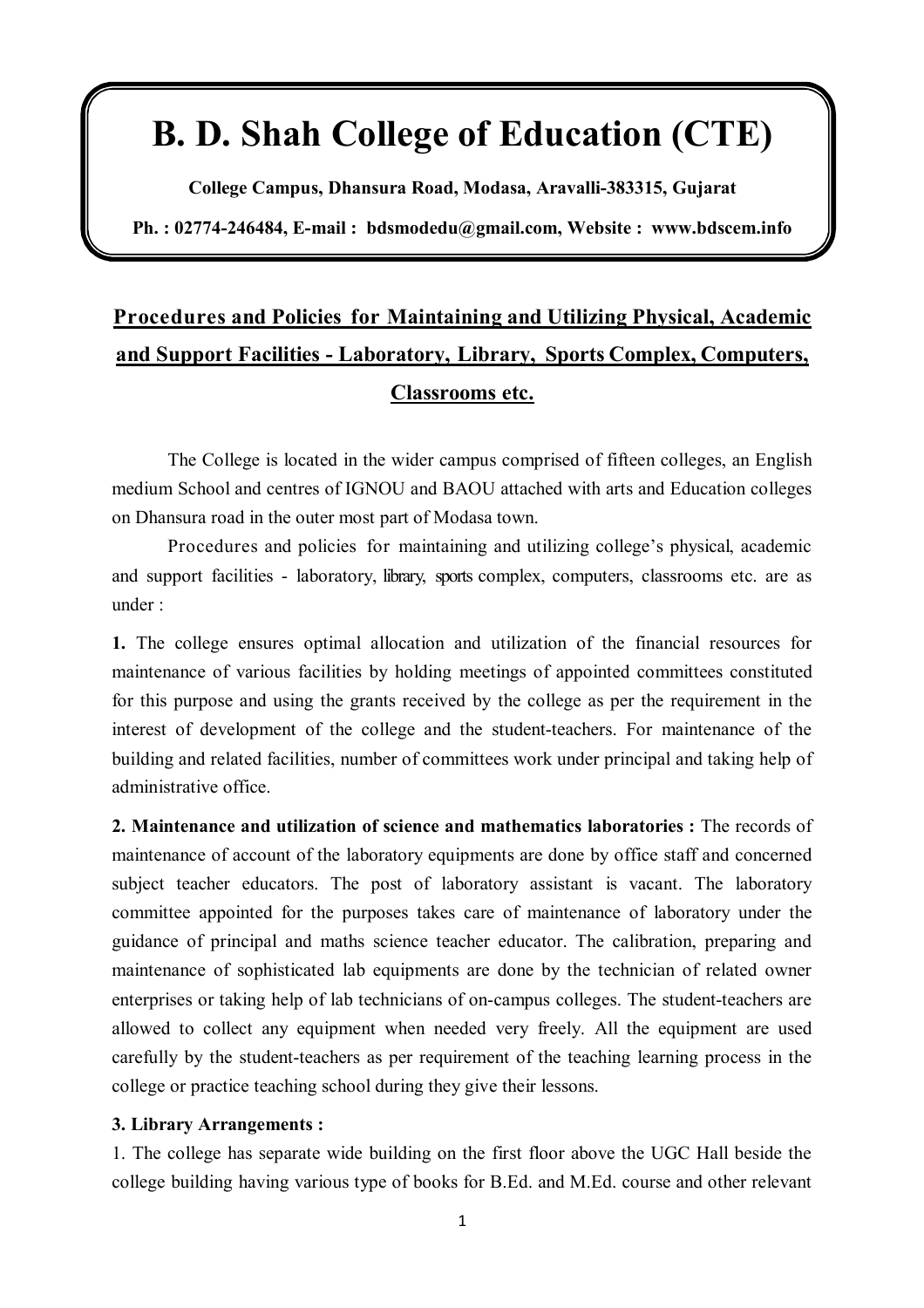reference book titles and very big number of copies of dissertation of M.Ed., Ph.D. (Education).

2. The requirement and list of books are taken from all concerned subject teacher educators and it is put before the library committee. Principal and concerned secretary from the college management committee play leading role in the purchase process for books and furniture for the library.

3. Suggestion box is installed inside the library in reading section to take student-teachers and library users' feedback. Their continuous feedback helps a lot in introducing new ideas regarding library facilities and enrichment.

4. To ensure return of books 'no dues 'from the library is mandatory for student-teachers before appearing in concerned semester-end examination and it is seen that they return books within a week after using it.

5. Other issues such as weeding out of old titles, schedule of issue/return of books, etc. are chalked out or resolved by the library committee.

6. Library committee monitors book giving and returning back in time and before semester is completed. This procedure is followed after admission and issuing of individual library card and photo-identity card.

7. The library committee takes proper care of white washing of library building and keep-up of its furniture along with books and cupboards.

8. On every Saturday last period from 12.00pm to 01.00pm is kept for Library work and submission preparation. Library is also kept open throughout the week during college hours. Student-teachers, teacher-educators, M.Ed., M.Phil., Ph.D. Scholars visit library during college hours and take advantage of needed literature available in the Library.

**4. Information and Communication Technology (ICT) Laboratory :** The college has its ICT (Information and Communication Technology Laboratory) Lab on second floor of the college building. A teacher educator is appointed as in-charge of ICT Laboratory. The college has 25 computer monitors, 25 CPU, 25 UPS, 25 Camera, 25 head phones with enough space for seating on individual chair. One computer is used with server connected all the computers with LAN in the Laboratory. According regular weekly time table for Semester-I, every Tuesday second period and every Wednesday sixth period is organized for computer practical work. Student-teachers and staff members can use open-access of internet facility in this laboratory. The cleaning of the ICT Laboratory is done regularly by peons. The students can use it for learning or searching material available online from all the computers.

**5. Classrooms :** College has two big and three small classrooms. As per need college use UGC Hall also as classroom or conduct various collective activities. To conduct various meetings like staff meetings, meeting with SRC, meeting with parent-teachers association